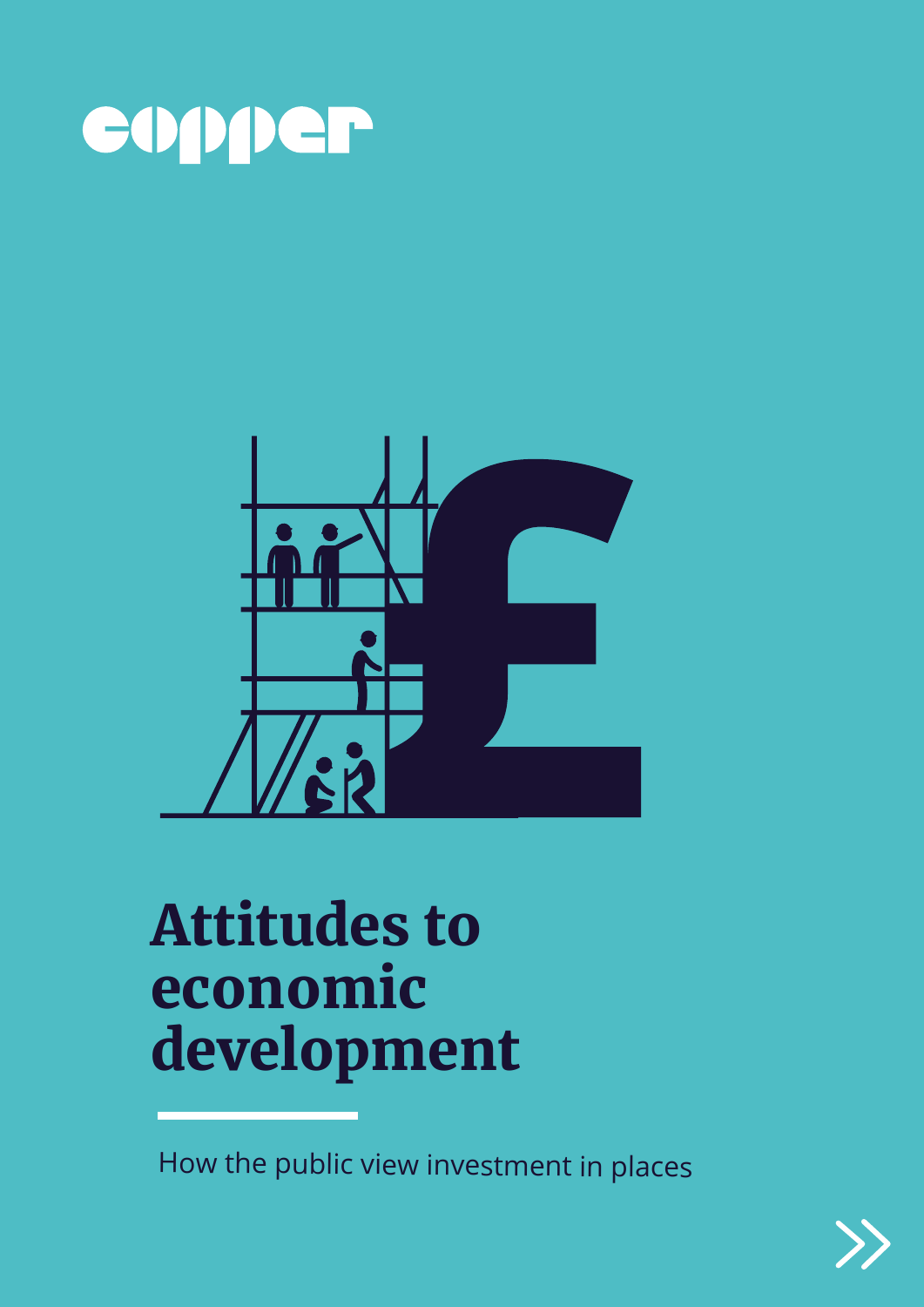## Foreword

Against this seemingly fractured backdrop, the government has championed a programme of infrastructure investment to 'level up' the country. But is there common ground across nations and regions on what is required to build successful and sustainable places for people to live and work?

In the latest in Copper's series of insights into public attitudes to infrastructure we set out to explore whether the public are playing an active role in shaping the future of places, and what is seen as a priority for investment on the ground. We wanted to understand whether there are barriers to engagement which prevent people from getting involved and, if so, how those working in economic development can encourage others to join the conversation.

We also tested the public's understanding of the government's levelling up agenda and awareness of existing investment in towns and cities. Finally, we considered the impact of COVID-19 on priorities for investment and the degree of optimism or pessimism about the prospect of it affecting positive change.

While the results of our research do vary between regions, the overall picture which emerges does not conform to preconceived ideas of a nation divided on geographical lines. Instead, we see an opportunity to galvanise the regeneration of towns and cities right across the UK by offering citizens the chance to shape strategies and visions on their terms.

The challenge to those in government and business is to demonstrate an understanding of places which inspires engagement and engenders confidence that shared goals can be achieved by individuals and organisations working together.

#### **James Gore**

*Director – Economic Development, Copper Consultancy*

At the heart of this question is an underlying challenge which many public and private sector players face – getting the public involved early enough to meaningfully shape plans.

Economic development aims to create stronger communities and sustainable economies – both objectives which most people support.

So why do attempts to transform towns, cities and regions sometimes face apathy or even resistance from the very people they are intended to benefit?

At the heart of this question is an underlying challenge which many public and private sector players face – getting the public involved early enough to meaningfully shape plans. A real understanding of what makes places where people want to live, work, study, visit and invest will increase the likelihood that investment will deliver positive results.



Building on previous Copper research into attitudes to infrastructure, we sought to establish the public's priorities for investment in the places where they live. This time we went one step further and asked which institutions had an important role to play when investing in the future. We wanted to know whether the public were confident that these bodies, whether from the public or private sector, understood local challenges and would deliver on their promises – and, if so, how soon they expected to see results.



## Stronger communities and sustainable economies

**At times the UK can appear to be a nation divided on the big issues, from Brexit to the global pandemic. The Brexit referendum saw Leave and Remain voters divide on geographical lines, while the 2020 lockdowns have revived talk of a north-south divide. At the same time, devolution continues to bring decision-making closer to people, widening the differences between the UK's nations and regions in the process.**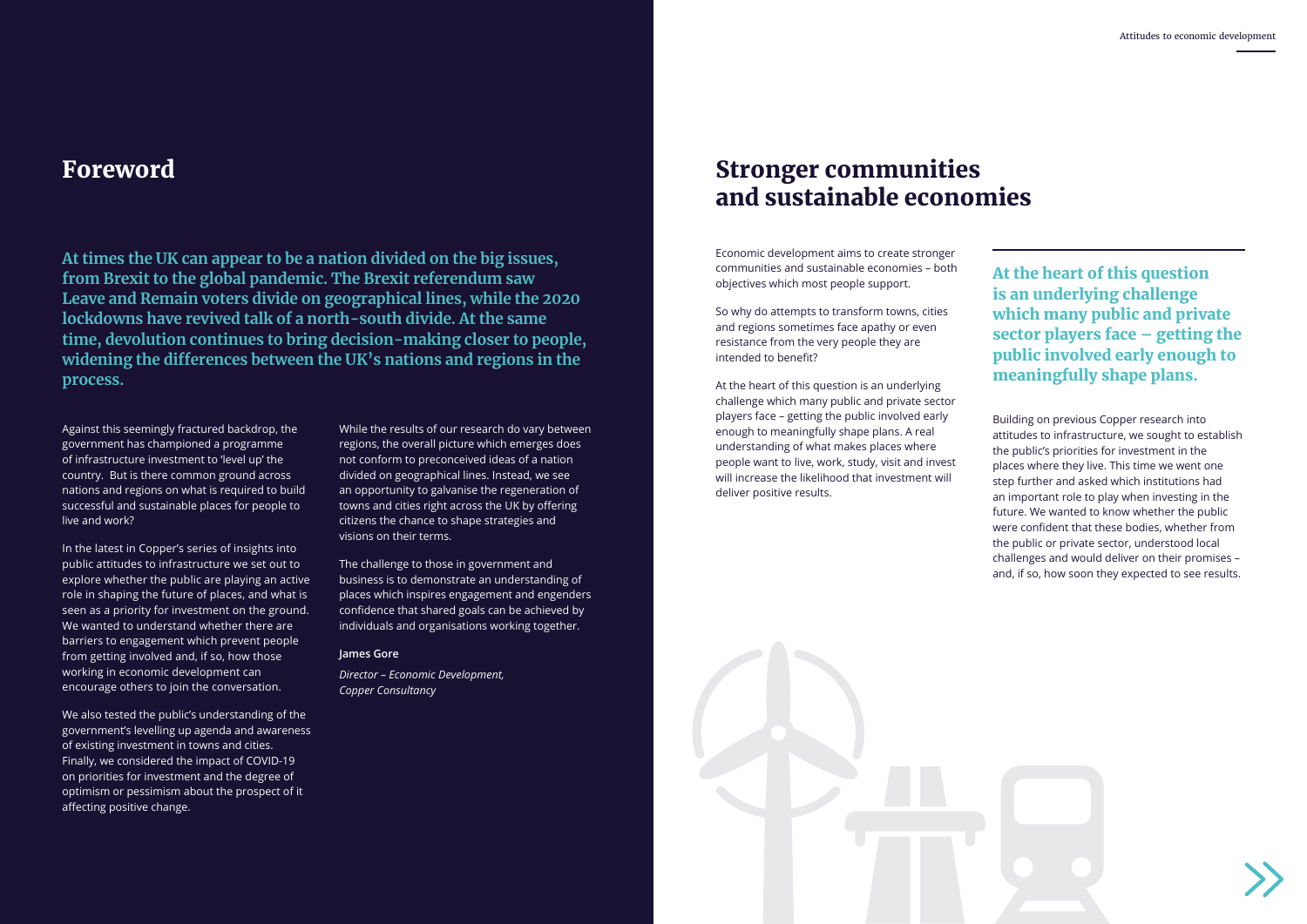

**Vision**

The starting point for regeneration projects is a guiding vision. Were people aware of the existence of such a vision for the place where they live, and had they been involved in shaping it?



## **Engagement**

What would encourage people to get involved in shaping the vision for the place where they live? What type of engagement would appeal and just how involved do they want to be?



## **Awareness**

Were people aware of recent investment in the places where they live?

## **Expectation**

How soon did people expect so see results? And were they optimistic about investment delivering positive outcomes?



## **Priorities**

We asked what the highest priorities for investment should be, and whether these priorities had changed since COVID-19.



## **Understanding**

We tested understanding in two ways. Did the public understand the intent of 'levelling up'? And was the government perceived as understanding local challenges?



### **Roles**

We wanted to know which organisations the public looked to for investment in places.



**We set out explore the public's views on the following key themes:**



## Key findings

**To explore these themes, we surveyed a nationally representative sample of 2,038 people during October 2020. In this report we analyse the findings and put forward recommendations for those interested and involved in economic development, and identify what they can learn from what the public have told us.** 



O



There is a low-level awareness of plans and visions for places, with 27% of people feeling involved in

shaping these

COVID-19 has made people more pessimistic about the prospect of government investment making

a difference



76% of people could be encouraged to get involved in shaping the future of places - but they want to do so on their terms

Awareness of existing investment in places is low – and those that are aware expect to see results quickly



Priorities for investment remain relatively unchanged since COVID-19 - with housing, renewable energy, and waste and recycling deemed most important



Levelling up means different things to different people – and could therefore be hard to measure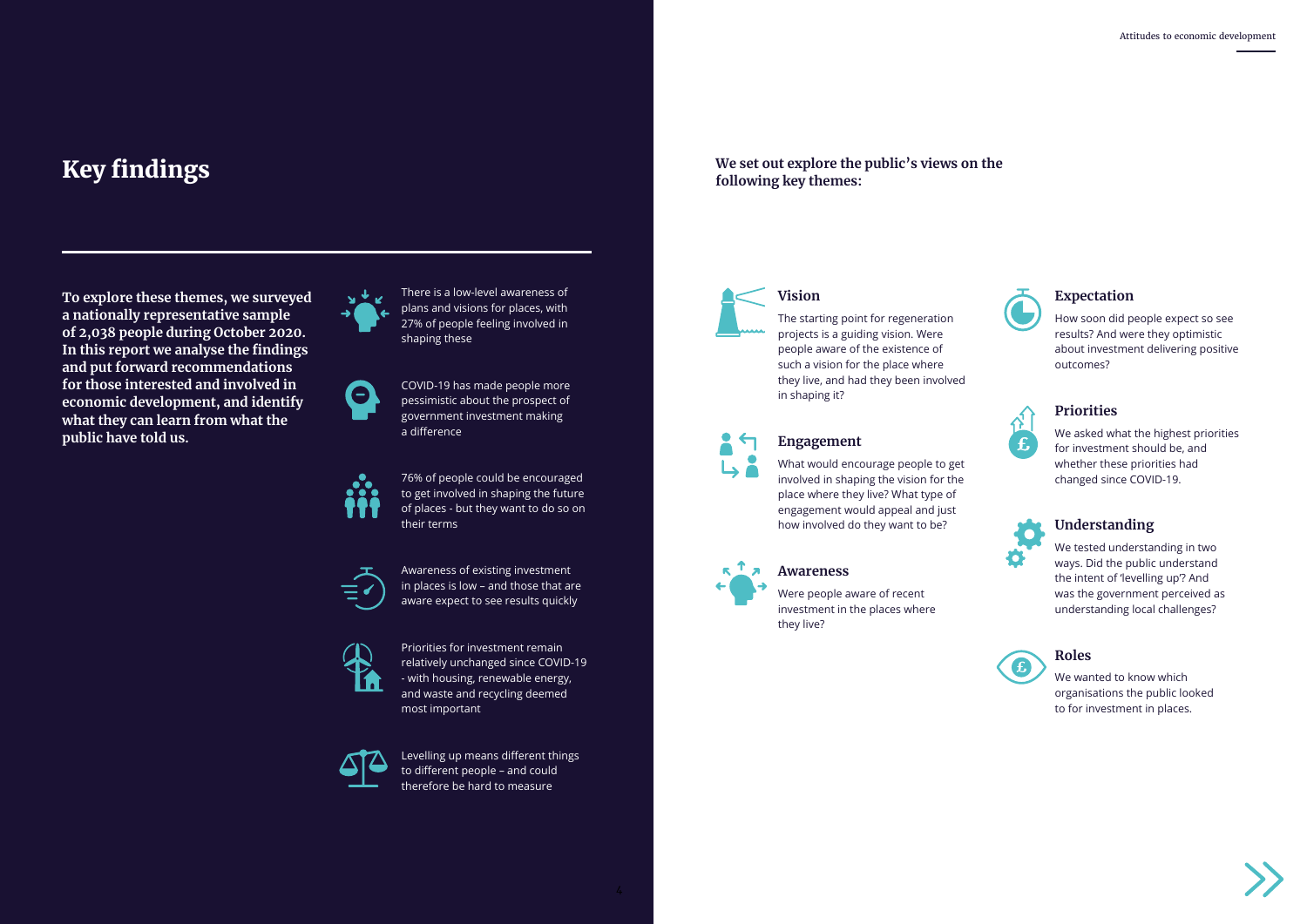

Across the country, our findings demonstrate a clear lack of awareness from the public of the opportunity to get involved with local planning or visions for the future in the place they live. We asked the public if they were aware of any plans or visions for the future. More than half answered no, with only just over a quarter saying they were aware of a local plan or vision.

We also asked the public how much involvement they had in shaping a plan or vision. Again, the majority said they had no input, with around a quarter saying they had been involved. Younger people were more likely to be aware and involved, with those over 55 the least engaged.

While a quarter of those surveyed maintain that nothing would persuade them to get involved in shaping the future of the place where they live, many felt that digital tools such as online surveys and email questionnaires would encourage them to take part. A minority wanted to be significantly involved in shaping plans, with just under half preferring slight involvement, suggesting 'light touch' engagement options should be provided alongside more traditional long-form consultation materials, a theme picked up by the Government's Planning for the Future White Paper.

## Lack of awareness and low engagement











### **Are you aware of any plans or visions that the place where you live has for the future?**

### **How much, if any, involvement have you had in shaping the plan or vision?**

### **How much, if any, involvement have you had in shaping the plan or vision?**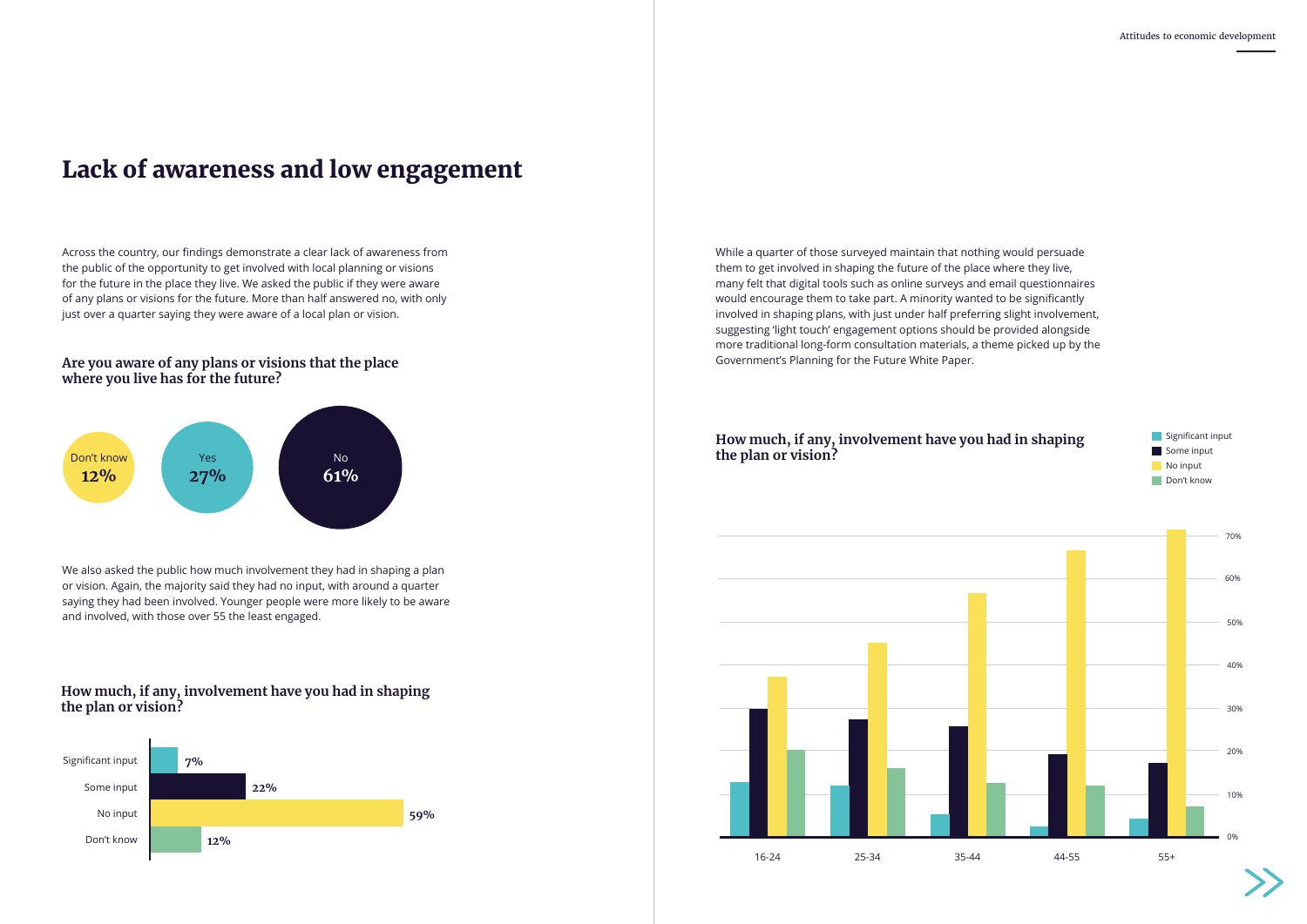## Investment priorities

The public prioritised investment in housing above all other options. There was also clear support for renewable energy and waste and recycling facilities, reinforcing findings from Copper's previous research which found that projects responding to the climate emergency resonated with the public.

This support for investment in housing, renewables and recycling remains undiminished by the coronavirus pandemic, but roads and rail are noticeably lower on the public's list of priorities compared to our pre-COVID research (see next section). This could be due to the changes that have taken place in the way that people work and travel since March 2020.



### What, if anything, do you think should be the highest **When, if ever, do you expect to see the results of this investment? priority for government investment?**

## **When do they expect to see the benefits of this investment?**

Not only do the public have clear priorities for where they want investment to be made, there is also an expectation that results will be delivered quickly. Over 40 per cent of people expect to see the benefits of government investment within a year. Not only is there an expectation that projects deliver tangible benefits – these benefits

- are also expected to be realised in the relatively short term.
- As a result of these findings, those charged with investing in places face a dual challenge: aligning projects with the priorities of the public and demonstrating results fast.



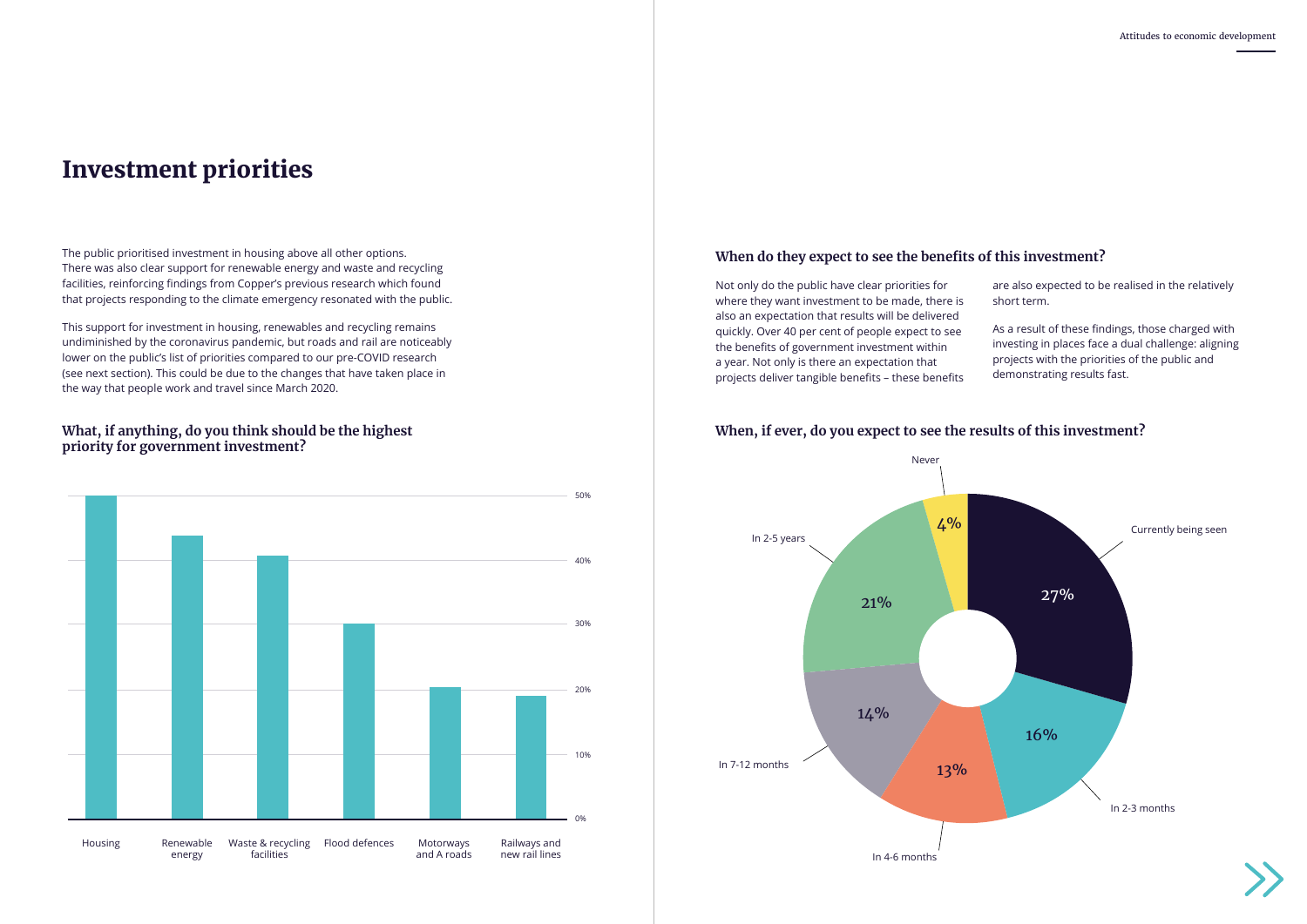



**South West**

Whilst the general public hold clear priorities for government investment, these vary between regions. As a result of this developers must be aware of the needs and priorities of the communities that they operate within. By understanding these, plan-makers can align their projects with each region's unique priorities and begin to build advocacy amongst their key stakeholders, which will in turn help minimise risk.





**Midlands**







### **Regional priorities What, if anything, do you think should be the highest priority for government investment?**



**Motorways and A roads Public space regulation** 

**Railways and new rail lines**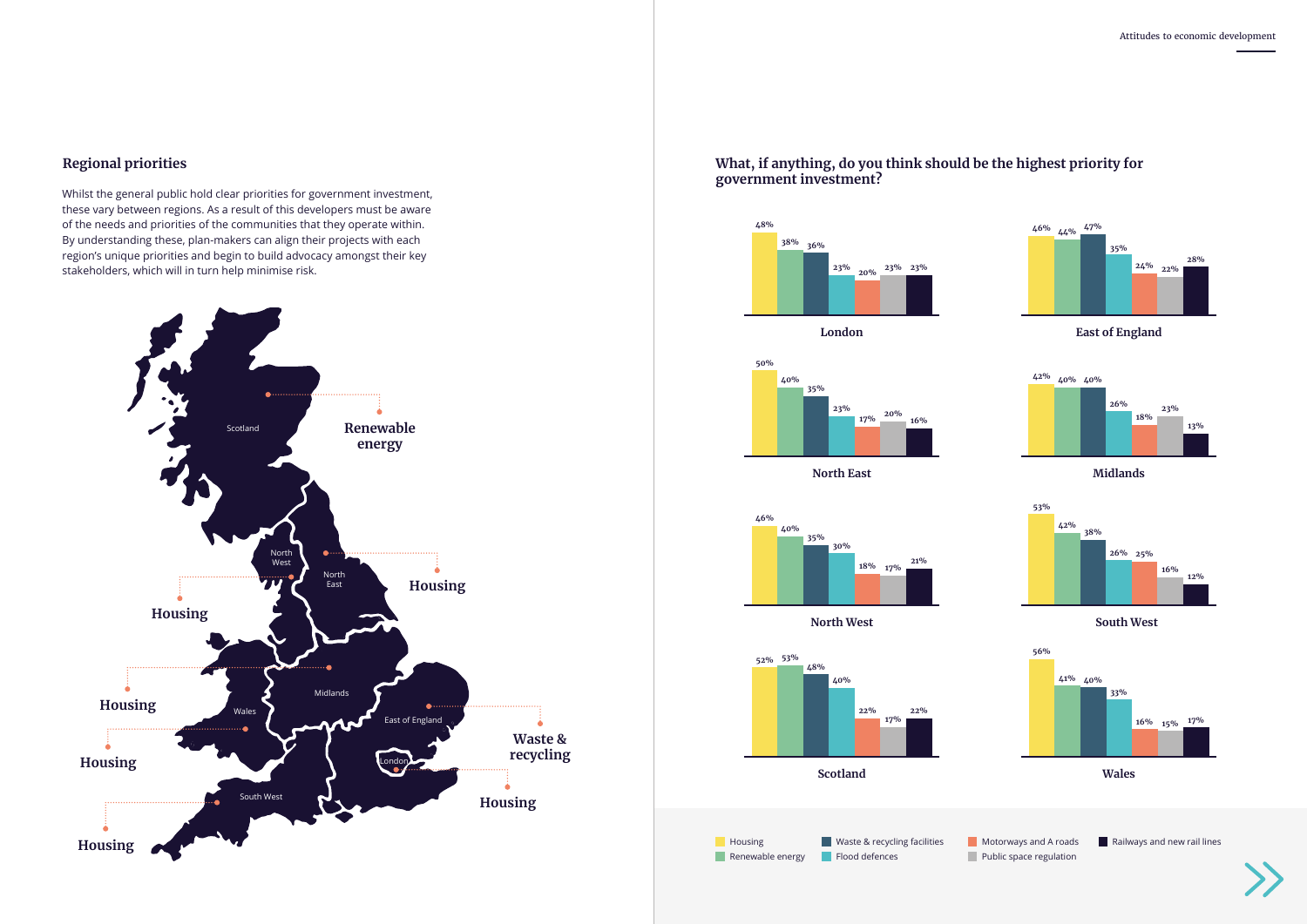



## <span id="page-6-0"></span>The impact of COVID-19

In January 2020 we asked the public what their priorities for government investment were, but back then few could have predicted what the rest of the year would bring. Perhaps surprisingly given recent events, the public's priorities for investment remain broadly the same, with support for investment in housing and renewable energy even increasing.

Whilst most sectors saw a small increase in their support, investment in rail was seen as a reduced priority. This is most likely due to the changes that the coronavirus pandemic has had on how people travel and plan to travel in the short term.

What is clear is that despite the events of recent months, there is still overwhelming support from the public for investment in housing.



**Has your opinion on priorities for government investment changed as a result of the COVID-19 pandemic?**





While the public's priorities for government investment remained broadly the same, there is less optimism that these priorities will be addressed.

As a result of this, plan-makers and developers face a challenge to build trust with communities who may be pessimistic about the outcome of investment. They must effectively communicate their plans and projects, aligning benefits with the public's priorities and constructing effective and meaningful conversations with their local communities.

### **Compared to how you felt before the COVID-19 pandemic, are you more or less optimistic about government investment addressing problems?**

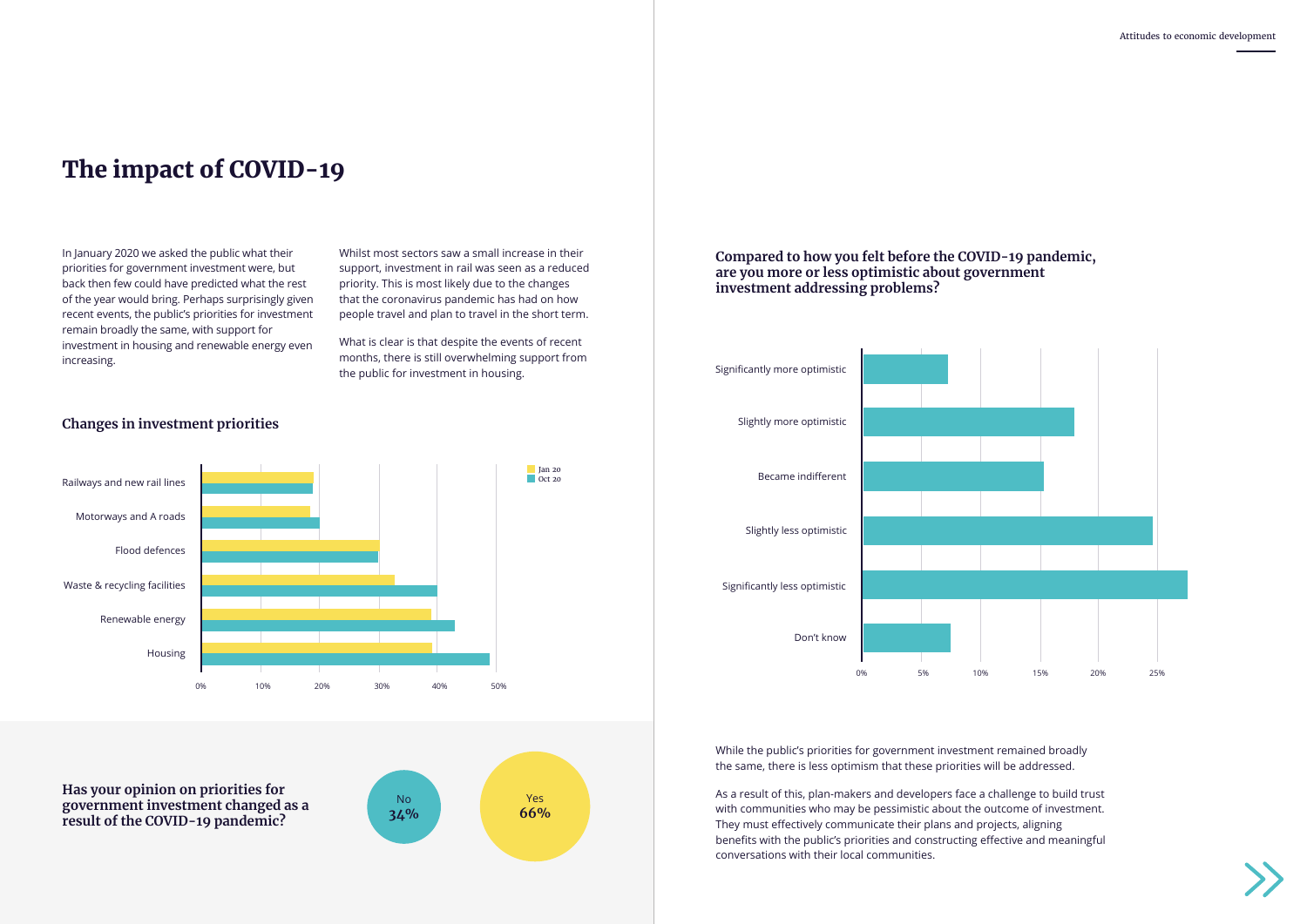

## Who do the public look to for investment in places?

Our research suggests that the public have clear priorities for investment in places. These priorities have been largely unchanged by the coronavirus pandemic. However, it is also clear that the public do not believe that

central government alone holds the answer to 'levelling up', with varying views on whether local challenges and opportunities are fully understood in Whitehall and Westminster.

> Very well **Well Poorly Very** poorly

These findings were not consistent throughout the UK, with 30 per cent of those in the South East saying that the government understood them, compared to fewer than 20 per cent of those living in the North West.

### **How do you think central government understands the challenges and opportunities in your area where you live?**



government's understanding of the local context, it is still seen as an important source of funding – second only to local authorities, and ahead of private businesses. This suggests that partnership working between central and local government will be positively received, combining investment funds with local expertise.

While local councils were identified as having the most important role to play in the future development of communities, the results also show the public's understanding that this will be influenced by a variety of organisations. Central government, private businesses, Local Enterprise Partnerships and other regional bodies are all seen as influential, suggesting a collaborative process across public and private sectors will be most effective in generating support.



**Which, if any, of the following do you believe has an important role to play in investing in the future of the place where you live?**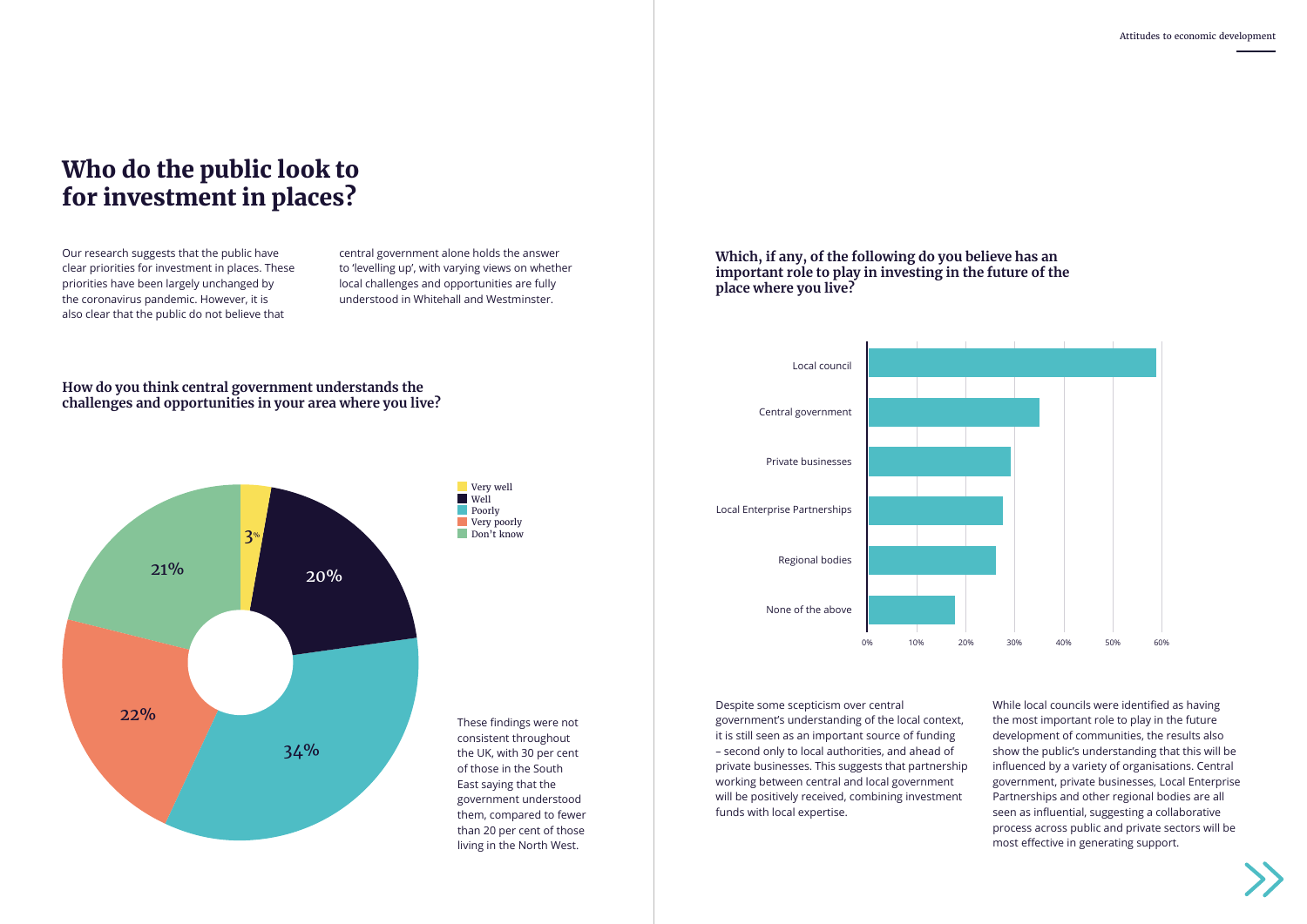## Recommendations

**Based on the findings set out in this report, we suggest the following five steps for organisations seeking to engage the UK public in planning the future of our places.** 



Move away from a 'one size fits all' approach to consultation in favour of tailored options which enable local people to engage on their own terms in whatever time they are willing to spare



Be positive about the benefits of your project and tap into the strong public support for investment in housing, renewable energy and waste recycling, encouraging local people to be advocates for investment



Build a coalition of partners across central and local government and the private sector, maximising funding and building confidence in your ability to deliver positive outcomes



Maintain channels of communication throughout development and delivery, celebrating milestones to demonstrate progress towards shared goals



Make use of digital tools alongside traditional face-to-face engagement to bring more people into the conversation

<span id="page-8-0"></span>*"Projects must have real impact. They must be delivered within this Parliament. And they must command local support, including from their Member of Parliament. This is about funding the infrastructure of everyday life: A new bypass. Upgraded railway stations. Less traffic. More libraries, museums, and galleries. Better high streets and town centres. This government is funding the things people want and places need."*

**The Rt Hon Rishi Sunak MP, Chancellor of the Exchequer Spending Review, November 2020**